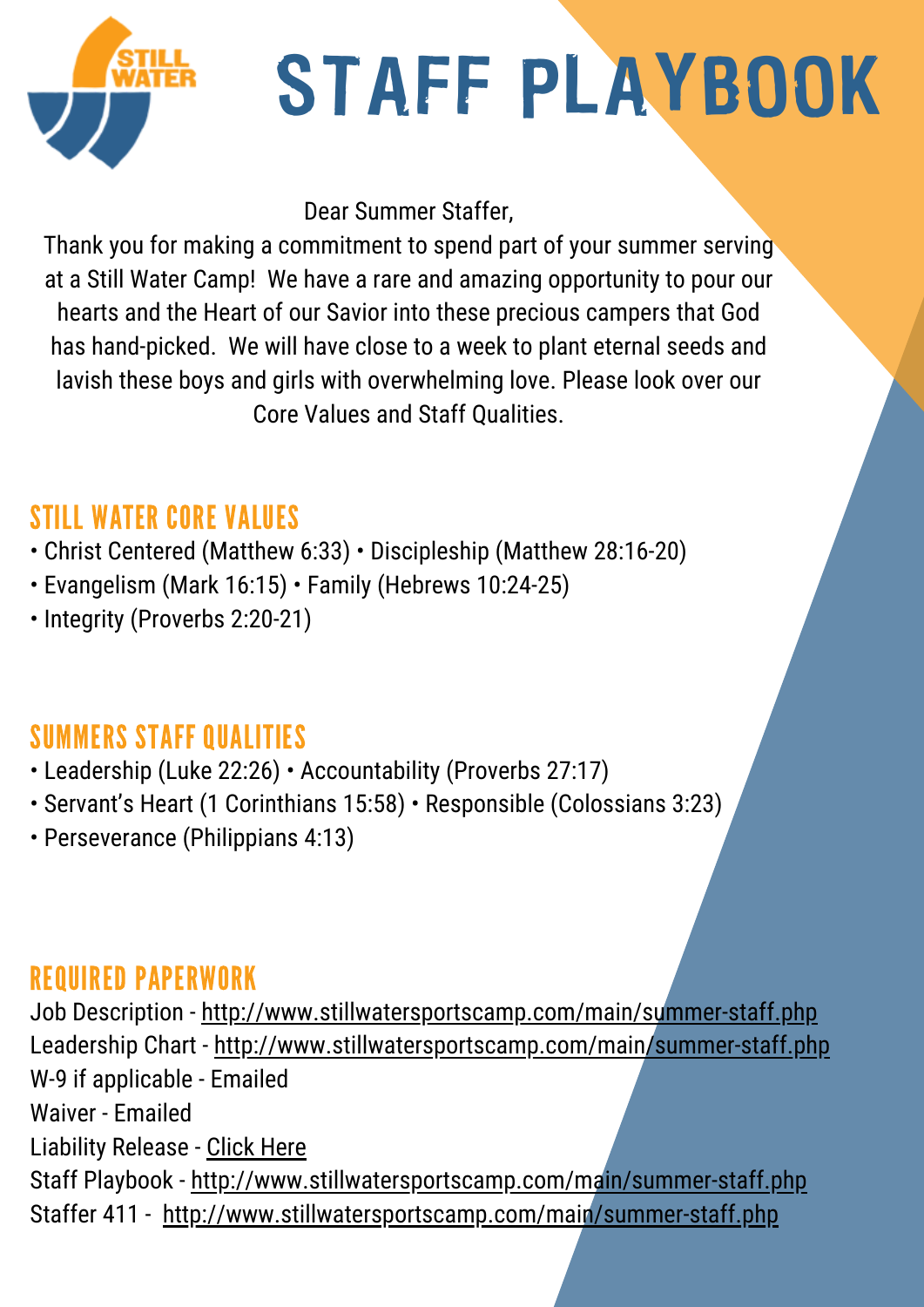# STILL WATER OVERVIEW

#### CAMP WELCOME

First impressions are important and we want to make sure that our welcoming plans are unified and in order so that we leave an impressive mark on everyone coming through the gates since our conduct should reflect our Creator. We want to create an environment that is conducive to fun, excitement, hospitality and cleanliness! Upon entering camp, proper road passage should be designated by signs, cones, etc... so all vehicles head the proper direction. Proper staff should be in place with proper attire, directing vehicles to the proper parking areas and signs should be displayed that portray designated areas. Staff should be helping with all luggages while pointing new arrivals to the appropriate check in location. Please do not allow anyone to be unwelcomed. Greet EVERYONE as you encounter them and make sure any of their immediate needs or questions are met. Music and games should be happening simultaneous to refreshments as campers are getting checked in and acquainted to their cabins/rooms. We desire to create a warm, welcoming environment that is full of energy and fun. In addition to executing a quality welcoming, staff should also dismiss parents/guests in a respectful, encouraging manner. Proper traffic direction is also important and staff should be performing properly. Welcoming the campers/parents properly is important, and so is the first "competition" for campers. The initial group competition should involve all member of the tribe and incorporate important team unity and team building skills. Utilize most of the camp property and have a variety of necessary skills tested so each camper can contribute appropriately.

#### SWAT (STILL WATER ACTIVITY TIME)

We will be rotating a 2hr block each day of the 3 full days of camp so that each camper is able to participate in each of the "destination" spots that have been created to contribute in building the relationship between campers and TL's. All activities are meant for TL's to participate side by side campers in order to break down walls and earn the right to be heard. During this structured free time, TL's will have opportunities to get 1 on 1 time with campers. TAKE ADVANTAGE OF IT!! SWAT activities are also designed to probe at a competitive spirit. We believe competition is a time of character building and is an important component to camp and the development of the campers. Proper behavior is important by all staff and campers. Use mistakes as teaching times.Programmer is responsible for creating proper rotation of campers so that all campers experience all activities. TL's are responsible for being at the correct locations at the correct time slots.

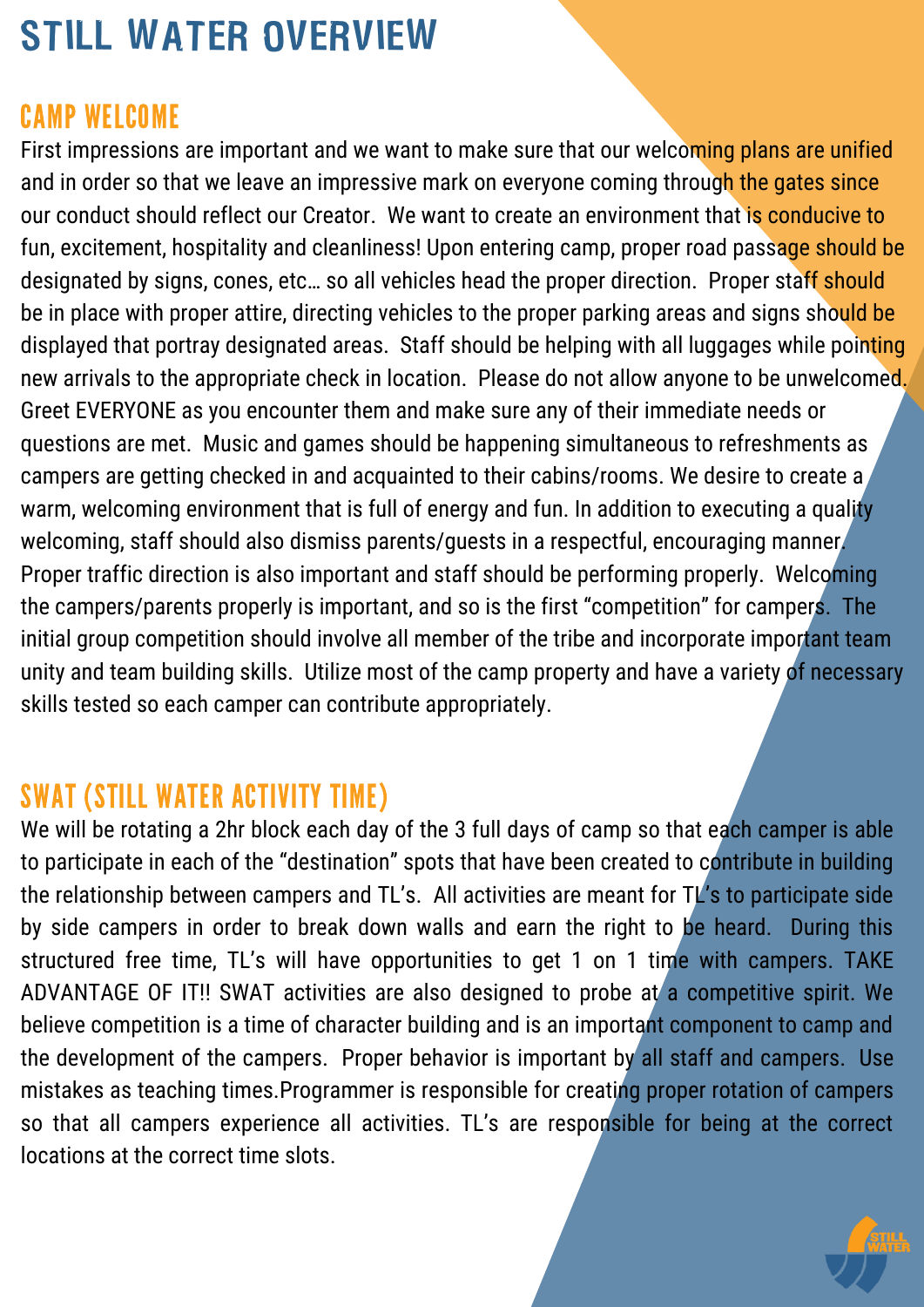#### SWISS (STILL WATER INTENSE SPORT SESSION)

SWISS or Still Water Intense Sports Session is the time that campers are participating in sport training. Coaches are responsible for all instruction and proper management of the allotted time periods. Use sports sessions as a time to improve skills, character, and leadership qualities. Spiritual teaching is implied during SWISS, because we would like to dedicate sports times to the particular sport being instructed. Remember we are earning the right to speak into the lives of the campers. This can be a good time to incorporate spiritual characteristics while they are learning the sport.

#### CHILDREN POLICY

Families are an important part of what we are doing at Still Water. We love that campers get to see a family dynamic out at camp and that we can have families out to serve together. We have Kids Camp during sport sessions and Chalk Talk that is designated for the children of staff to attend. Children must be in appropriately designated areas assigned by the Kids Camp Coordinator or be properly cared for by immediate parents or staffer. Children are not allowed to be unattended at any time.

## GOLGOTHA RUN

The Golgotha run is a pivotal moment in the camp program. It is completely necessary that it is handled appropriately and treated as such.

Golgotha was birthed from the passage Hebrews 12:1-3. It is important to discuss how that passage is displayed in the Golgotha run and message of the cross. We have a responsibility to share biblical truth to our campers in an appropriate time. The message should be presented strongly, confidently, and in no more than 10 minutes.

Guests tend to frequent during the time of our Golgotha run. It is important that all guests "new faces" to camp remain removed from the intimate moments of the Golgotha experience. We strongly encourage guests to line the pathway of the road to Golgotha and lift up all participants with encouragement and love. We also encourage parents to use discernment on whether their children should be at the Golgotha talk as we would like to limit as many distractions as possible during those 5-10 minutes of the talk. Please know our heart is not to keep anyone away but we want and need the campers to have open ears and hearts focused on Jesus at that time.

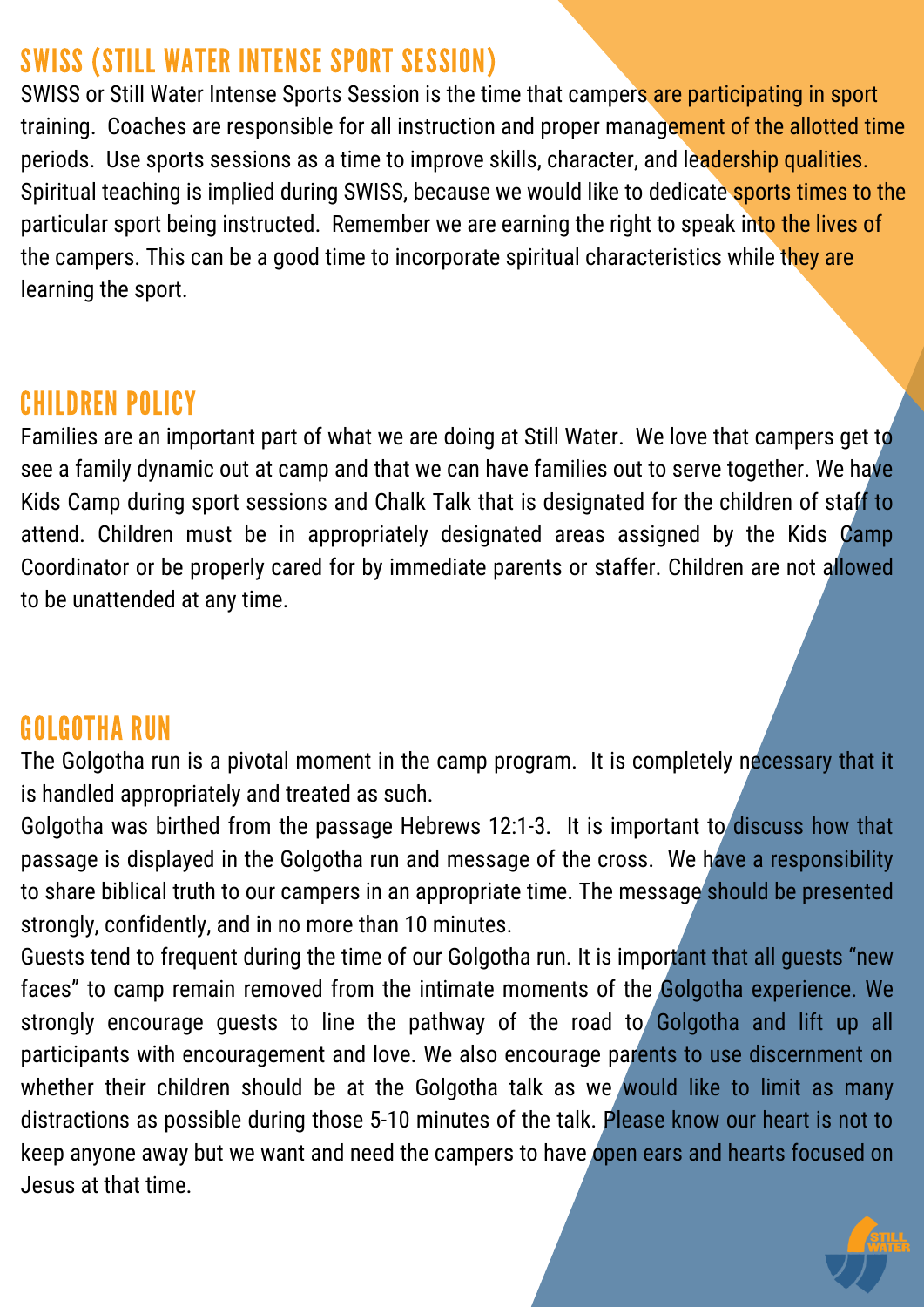#### CHALK TALK

Chalk talk is where all come together for music, fun and a gospel message. Chalk talk is designed to progress into a time when campers listen attentively to a gospel message that progresses through the course of the week. The music will move from loud and upbeat songs that get everyone involved to slower and more traditional worship songs nightly. We believe that you can worship with your voice, body, and heart even if the song isn't a standard worship song played in Church gatherings.

#### MEALS

Meals are a great time for us (all staff not just the TL's) to come around a table with campers and build relationship. Cleanliness, proper communication and organization are important during all meals. Fun music should be playing in the background BEFORE campers enter the doors. Once campers are at the table then the music will be turned down to become background music to allow conversations and a family setting to ensue.This helps in the development of the relationships while we make our best attempt at having them feel comfortable and loved. Some staff will eat before the campers including core team who will then serve the campers. Campers should be treated as if they are being waited on in a five star restaurant.

#### MUSIC

All music will only be played by Still Water devices and must be approved by camp director and programmer before use. IF the Still Water devices are unavailable then no music will be played unless the staff want to lead the campers in appropriate songs themselves. Different songs from different genres and artists will be used to aid in the atmosphere that we are wanting to create at different times. The ultimate goal is to usher the kids into the presence of Jesus through different types of music. We want to create an environment that is welcoming and allows campers to feel comfortable. It is also very important that the music be appropriate and portray wholesomeness.

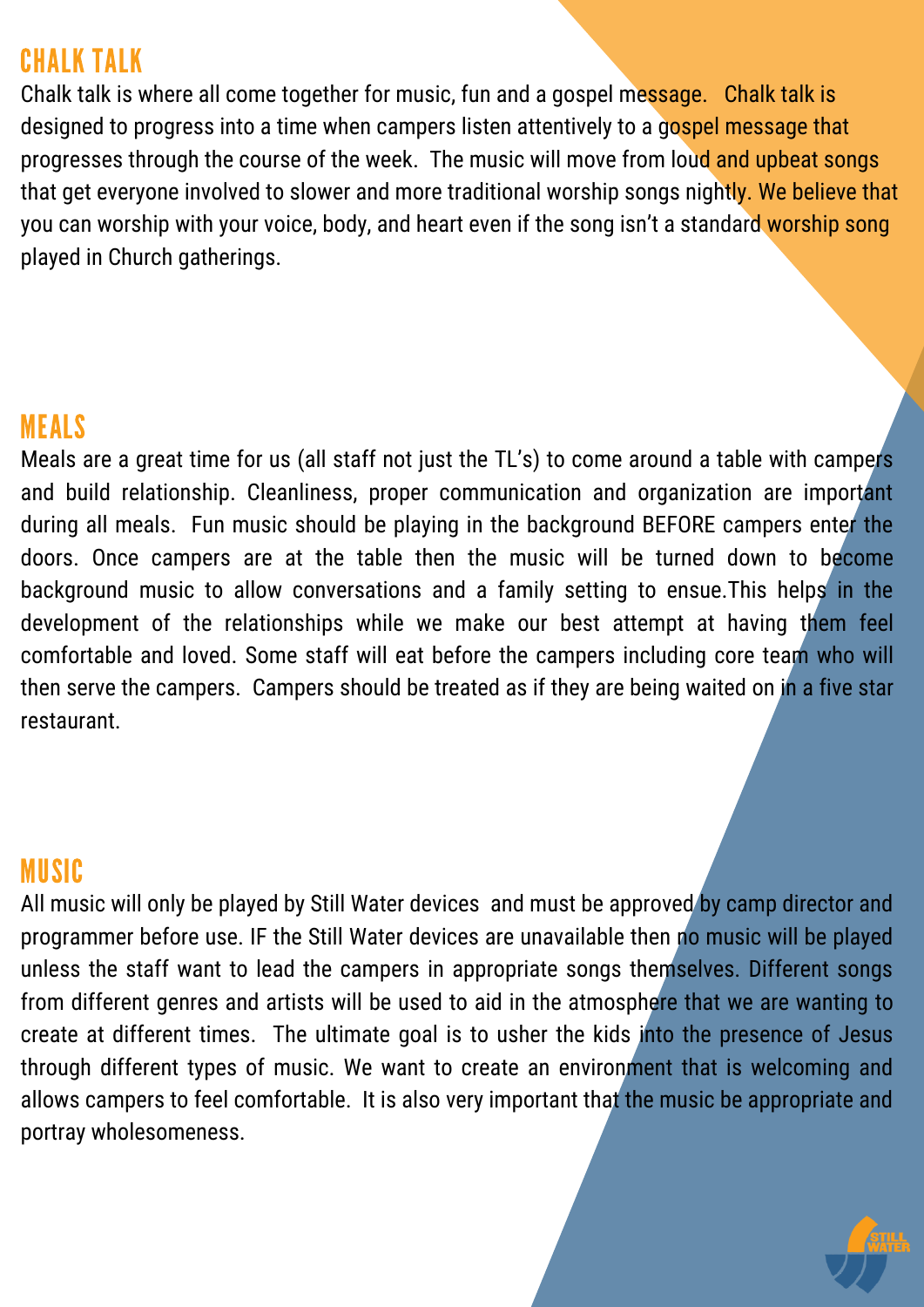# SUMMER STAFF POLICIES

Still Water Sports Camp has certain policies in place to ensure that we do everything possible to care for our campers and staff, providing them with an experience they won't soon forget. Our number one goal as a staffer is to bring glory to the name of Christ and by adhering to the staff policies we can all achieve excellence.

#### TATTOOS

We know a lot of people have tattoos, including some of the best staff we've ever had, so we handle this on an individual case-by-case basis. If you have a tattoo, you may be asked to keep it covered at camp depending upon the content of the tattoo. We require this not because we believe that tattoos are wrong: we firmly believe that you can't judge a book by its cover. However, at camp, our staff members are role models to campers so campers will want to imitate what you model.

Campers are young, impressionable and often immature. Tattoos are permanent. We understand you may have a tattoo that has significant meaning and purpose for your faith, but out of respect for campers' parents, we want to steer clear of encouraging tattoos for campers. If asked about your tattoo by a camper, you're welcome to share its meaning & how it relates to your faith, but please refrain from encouraging campers to get their own tattoos. Decisions to have tattoos covered will be at the discretion of the Camp Director.

#### ALCOHOL, TOBACCO, DRUGS

Still Water Camps has a zero tolerance policy when dealing with the use or possession of illegal substances. Drugs and tobacco products are strictly prohibited at camp. If found with or using an illegal substance while at camp, staff members will be asked to quietly depart. Any questions about what constitutes an illegal substance can be directed to the Director of Camping.

#### RELEASE OF RESPONSE

Staff are not obligated to respond or be emotionally responsible for decisions that campers or other staffers make.

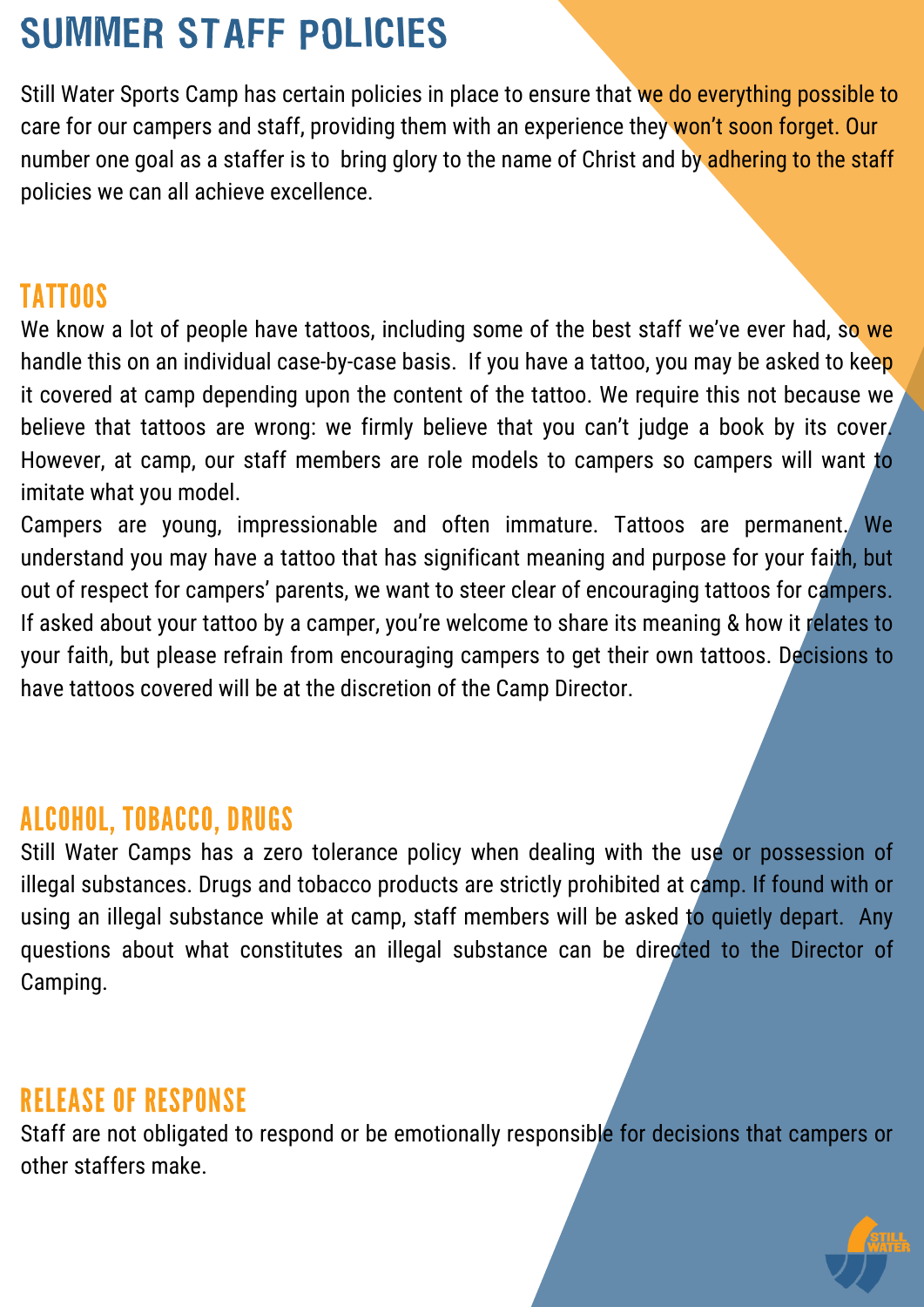## CAMPER CONDUCT AND DISCIPLINE

The Camp Director is responsible for ANY disciplinary procedures carried out during camp. **There is no corporal punishment at SWC.** Popping, paddling, "rat tails," and other such means of punishment are strictly forbidden. Any form of hazing is also strictly forbidden. We will not tolerate verbal language/treatment that could damage a camper. We can have expectations of kids without breaking them down to try and get them to meet them. Staff are there to lead by example and to show the love of Jesus even in handling hard situations like this. If a TL is having a hard time handling a camper then he or she should grab the TLC immediately to discuss. It is okay not to know how to handle some situations and a sign of maturity is to be able to ask for help.

Discipline is very different from punishment and the intent is not to cause the camper discomfort or humiliation but rather a consequence for their actions so they have the opportunity to learn. Disciplinary situations can be incredible opportunities for ministry if used wisely. Take the time to clearly explain the "why" to the camper and then follow the proper procedures listed below. This could lead to an opportunity for a window into a kid's life that is invaluable! Our goal should be to never miss an opportunity for ministry and take every chance possible to open doors for the Holy Spirit to work.

Discipline Procedure

When a camper behaves in a way that doesn't align with camp rules & expectations, the following process will be followed to help the camper learn and ensure other campers are able to have a great camp experience:

- 1. Tribal Leader addresses TL should first put a stop to any wrong behavior. This may involve removing a kid from an activity, room, or situation. Then address the behavior with the camper(s) by clearly explaining what they did that was wrong and why it was not okay. TL should ask the camper why they behaved the way they did to help understand what the camper was thinking and why they may be acting out. The camper should be informed that if the wrong behavior persists, it could lead to a loss of activity privileges at the discretion of the TL and TLC.
- 2. Tribal Leader Coordinator looped in If the wrong behavior persists, the TLC should be involved in a conversation with the TL and camper. A consequence will likely be given at the TL and TLC's discretion. This could mean the camper sits out from a certain activity. The camper should be informed that their parent(s) will be notified and if the behavior continues, they will have to talk with the Camp Director & may be dismissed from camp at the Camp Director's discretion.

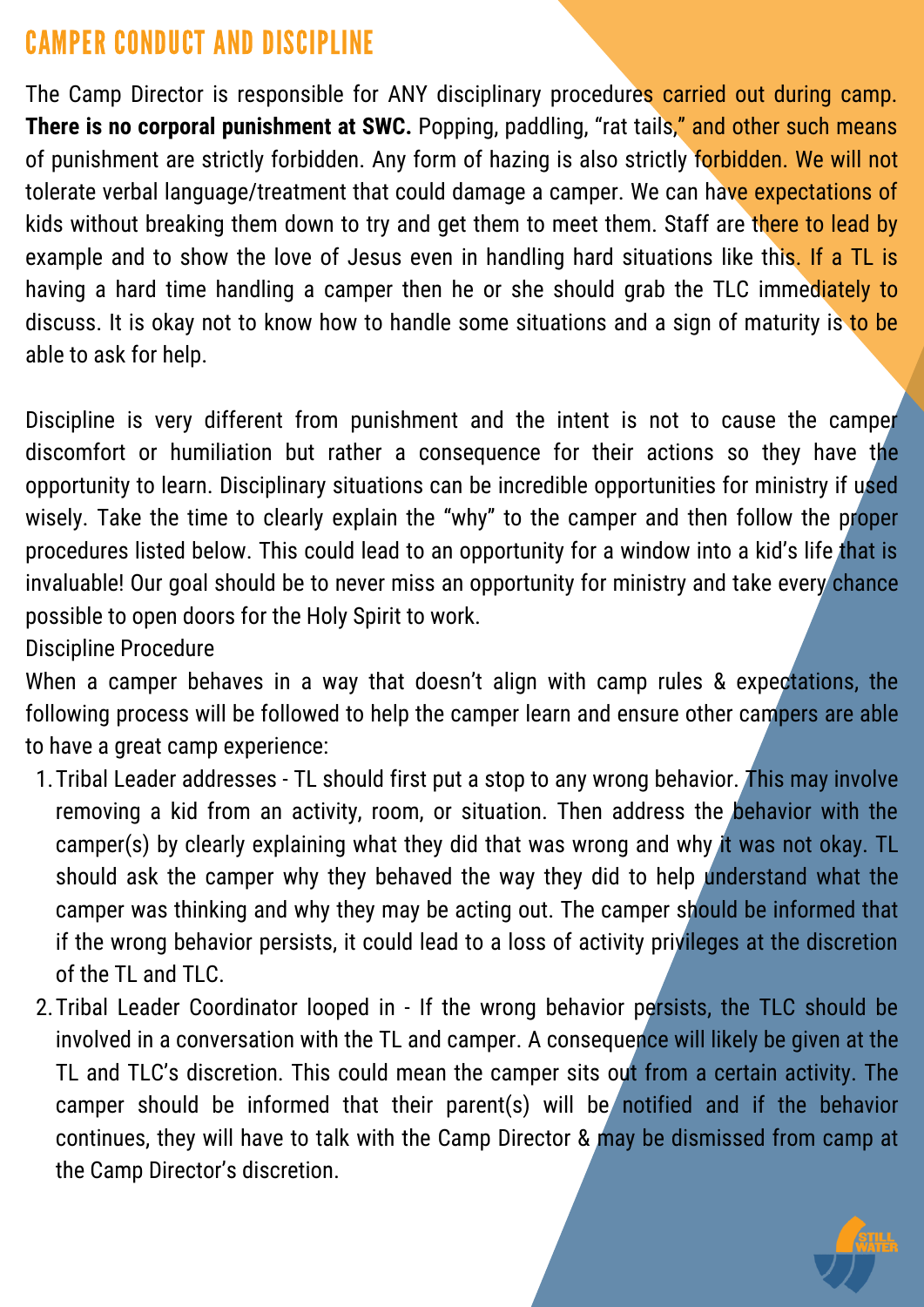3. Camp Director - If the behavior does continue, the Camp Director will sit down with the camper & TL to discuss the camper's actions and determine whether the camper will be dismissed. Parents would need to make transportation arrangements, and there are no refunds for campers sent home for behavioral reasons.What is considered wrong behavior? - Wrong behavior includes, but is not limited to name-calling, cussing, fighting, disobeying safety rules, damaging camp or facility property, etc...

\*NOTE\* - There are some behaviors that could warrant immediate removal from camp. These actions include, but are not limited to, smoking or using tobacco products (including vapes and juuls), using alcohol or illegal drugs, stealing, or endangering their own safety or the safety of others..

#### **VISITORS**

Camp is fun! We know that and so does everyone else. Which means that we may have lots of folks wanting to come out and visit. It is incredibly important that the Camp Director is aware of and approves any visitors that are coming out to camp at the designated time allowed for visitors. Camp's primary purpose is to expose kids to the Gospel. We need to be protective of this goal and make sure that we don't allow distractions to get in the way of this goal. On the same note, SWC ministers to campers/staff/donors and families alike.

Ultimately the decision to allow visitors out to camp will lie with the Camp Director. We ask that you understand their decision and remember that their decision was made in the best interest of camp. We have implemented a donor visit where people will come out to experience camp while not disrupting camp.

No campers or staffers may leave their tribal leaders or the premise with **any** adult outside of the camp leadership unless they have permission to do so which will be specified by the Camp Director. There have been attempts made by family members that do not have custodial rights to pick up a child at camp & take them with them. Leaving camp is not an option without the camp director's approval.

#### INTRUDERS

An intruder is anyone that is not registered at the camp office. This may include parents of campers or even church staff. The camp office should be notified if you suspect there is someone in camp who does not belong. Anyone acting suspiciously should be reported. Campers and staff should not be in remote areas of the camp late at night. If you do not recognize someone on campus, tell the person directly in charge of you or leadership nearest to you. We would rather follow up with any report than to have an incident happen because we didn't know.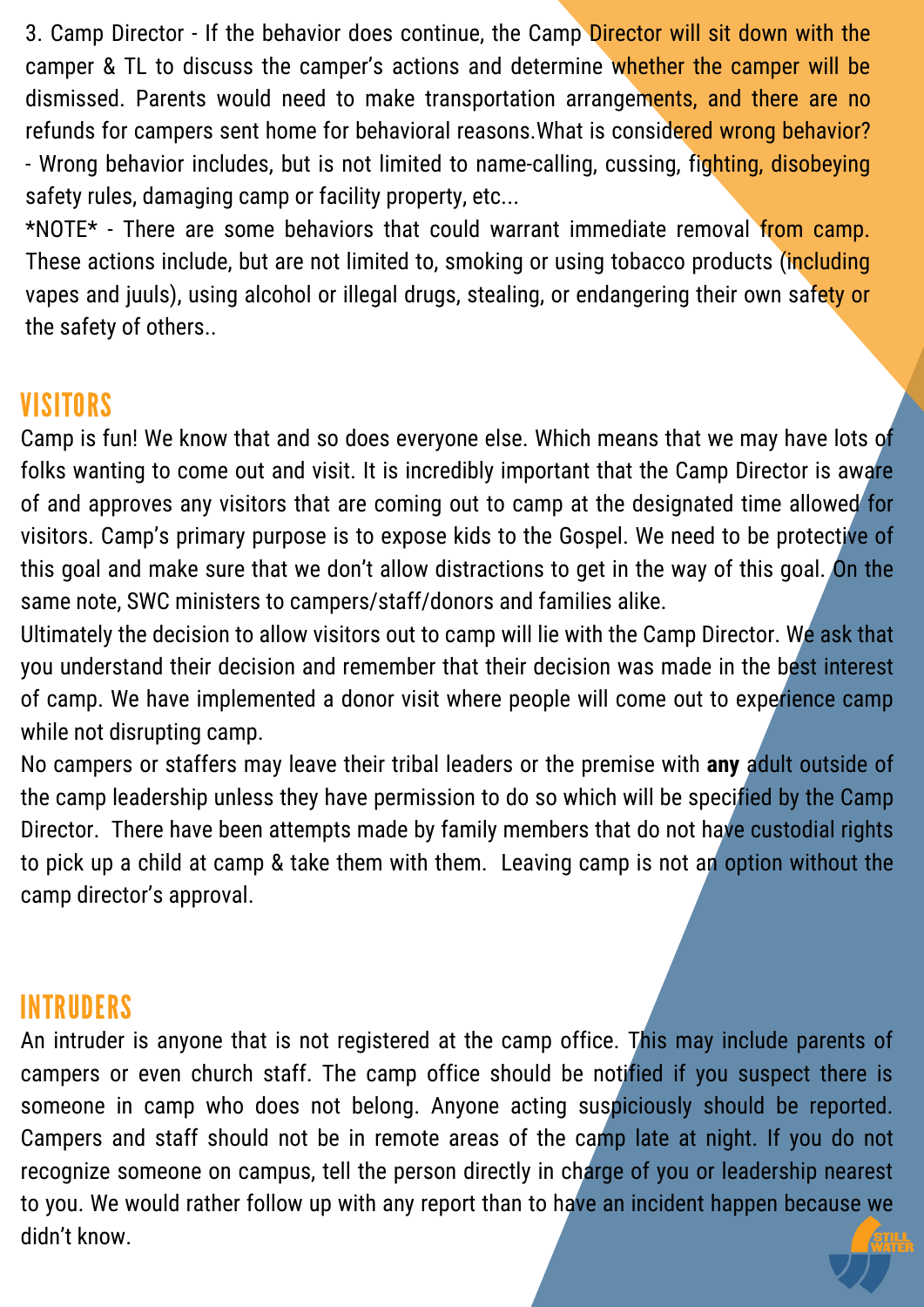#### CELL PHONE USE

Your cell phone may or may not work out at camp. We ask that while you are with us at camp that you put your cell phone away and enjoy the welcome respite from social media, texting and phone calls. If you need to use the phone please do so at the designated staff areas, not around kids, and never leave kids unattended to do so. We understand that there may be some emergency when you need to use the phone and were fine with that. Just make sure to clear it with the TLC or Camp Director first. Remember, you are a role model and the kids are going to do what they see you doing.

\*Camp Directors and other leadership staff will be asked to carry their cell phones for emergency situations and other necessary communication.

#### ALTERING CAMPER'S APPEARANCE

Our kids come to us from all walks of life with all types of different parents. Although some parents may find a purple mohawk on their 12 year old daughter AWESOME, we can't be certain that all will feel this way. So, our stance is that kids should go home the same way they showed up. At least physically. That means no haircuts, dye jobs, henna tattoos, sharpie tattoos, piercings, etc. Hopefully, they will be eternally changed drastically by Jesus from the inside out!!

That being said, no staff member should be an encourager or a participant in changing campers' physical appearance while at camp, nor should they knowingly let campers alter the physical appearance of other campers. This includes shaving campers' hair, or creating handdrawn tattoos on campers' skin.

#### ELECTRONICS

Asking teenagers to leave their phones and electronics at home during camp is almost like asking them to stop breathing (at least in their mind). However, removing kids from the distractions of home for the week of camp is a vital and important part of our camp program as it is for our staff. Our rule on camper electronics is simple. If they have them at camp and you see them using them we ask that you take them from the camper or ask your TL to do so. Please explain to them the reasoning. Any electronics taken from a camper will be turned in to the TLC or camp director for safekeeping and then returned back to them on the last day of camp. We will not be held responsible for stolen items.

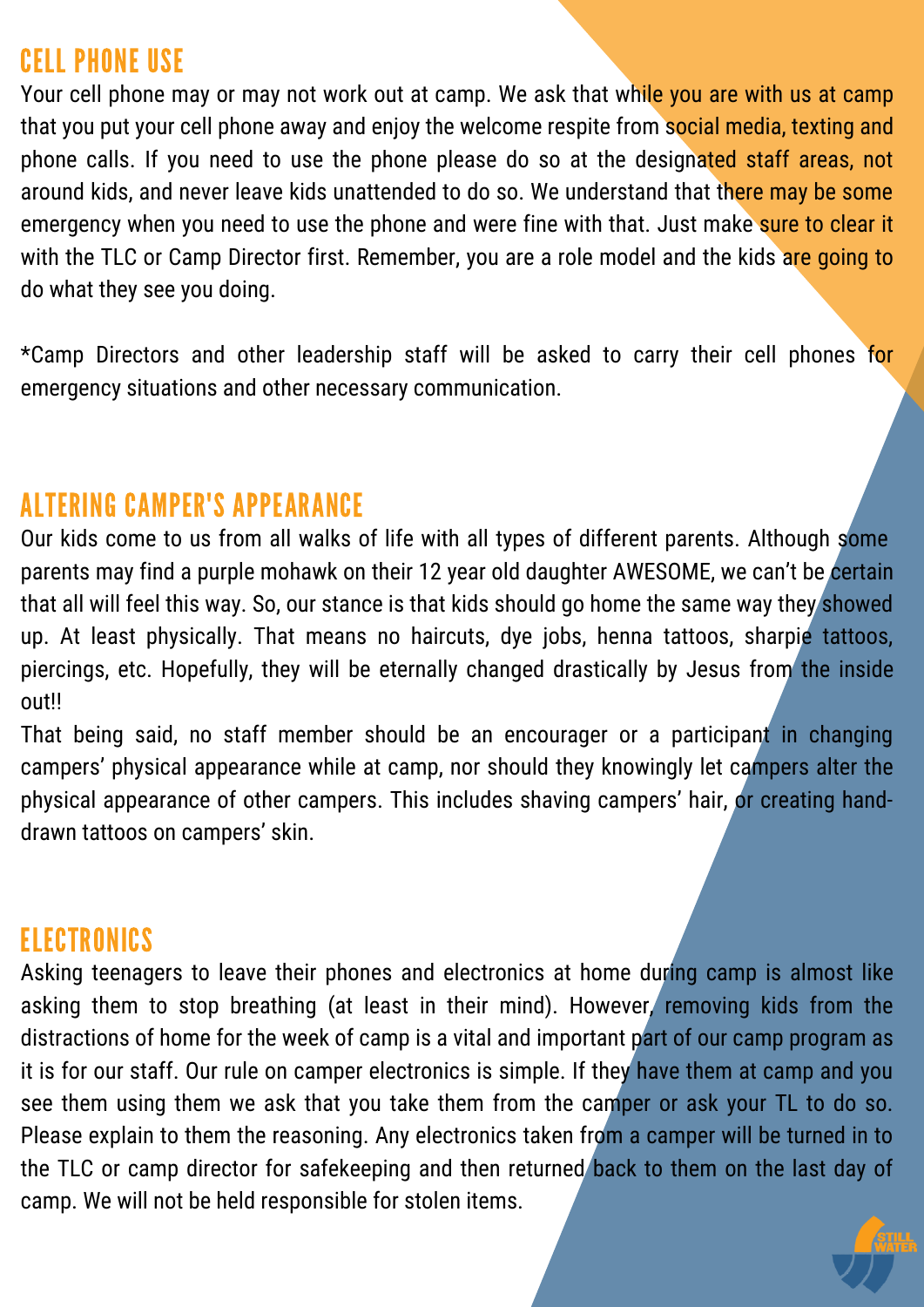#### FOOD/DRINK

Out of respect for the facilities that we use, we ask that no food or drink be taken into the cabins. We will have 3 meals a day and 2 snack times so being hungry shouldn't be a concern. If you or a camper are legitimately hungry, find one of the leadership staff and we'll take care of you. We want to avoid having food and drink in the cabins to keep them clean and avoid attracting ants, mice and other crawly things.

#### **WEAPONS**

Weapons are not allowed at camp. Period. If you or a camper have a weapon (Gun, Knife, RPG, Grenade, Nuke, slingshot, etc.) we're going to have to take it from you. Just like the electronics, if you find a weapon at camp take it up and pass it along to a TLC or camp director. Any weapons taken up during the week will be returned to the camper or parent at the end of camp, depending on the item. If the Camp Director deems it appropriate a camper who brings a weapon to camp with them may be asked to leave. Also at the Camp Director's discretion a phone call to the parents of the camper will be made informing them of what is happening.

#### MEDICATIONS

By law SWSC is required to have our on-site nurse administer all medication during the course of camp. That goes for both staff and campers and includes all over the counter medication. (IE: Advil, Tylenol, Benadryl, etc.) All medications should have been given to the nurse at checkin, but if you or one of your campers still has any medication with them we ask that you take that from them and get it to the TLC or directly to the nurse. Meds will be given throughout the day as prescribed and as needed for over the counter meds. The only exception to this is inhalers and other life critical medication. Campers or staff may carry these meds with a note from the prescribing doctor stating that they need them frequently enough to warrant such use.

#### BULLYING

Unfortunately, bullying is a very real problem that lots of our campers face back home. Camp should be a safe place where every kid has the freedom to be who they are and act like themselves. Absolutely no bullying of any kind will be tolerated or allowed at camp. YOU are the front line of defense against this. By setting the expectation amongst your campers that no discouraging words will be allowed you can create an atmosphere of encouragement. If you have any questions on how to handle a situation go to someone in leadership to get help. Be aware that even heavy teasing for someone could be hurtful. Don't let other campers alienate someone else and it is ok to talk to a kid who may be bullying. We ask that you pull them aside and do so with compassion, love, and grace while holding them accountable....many bullies have or are being bullied themselves.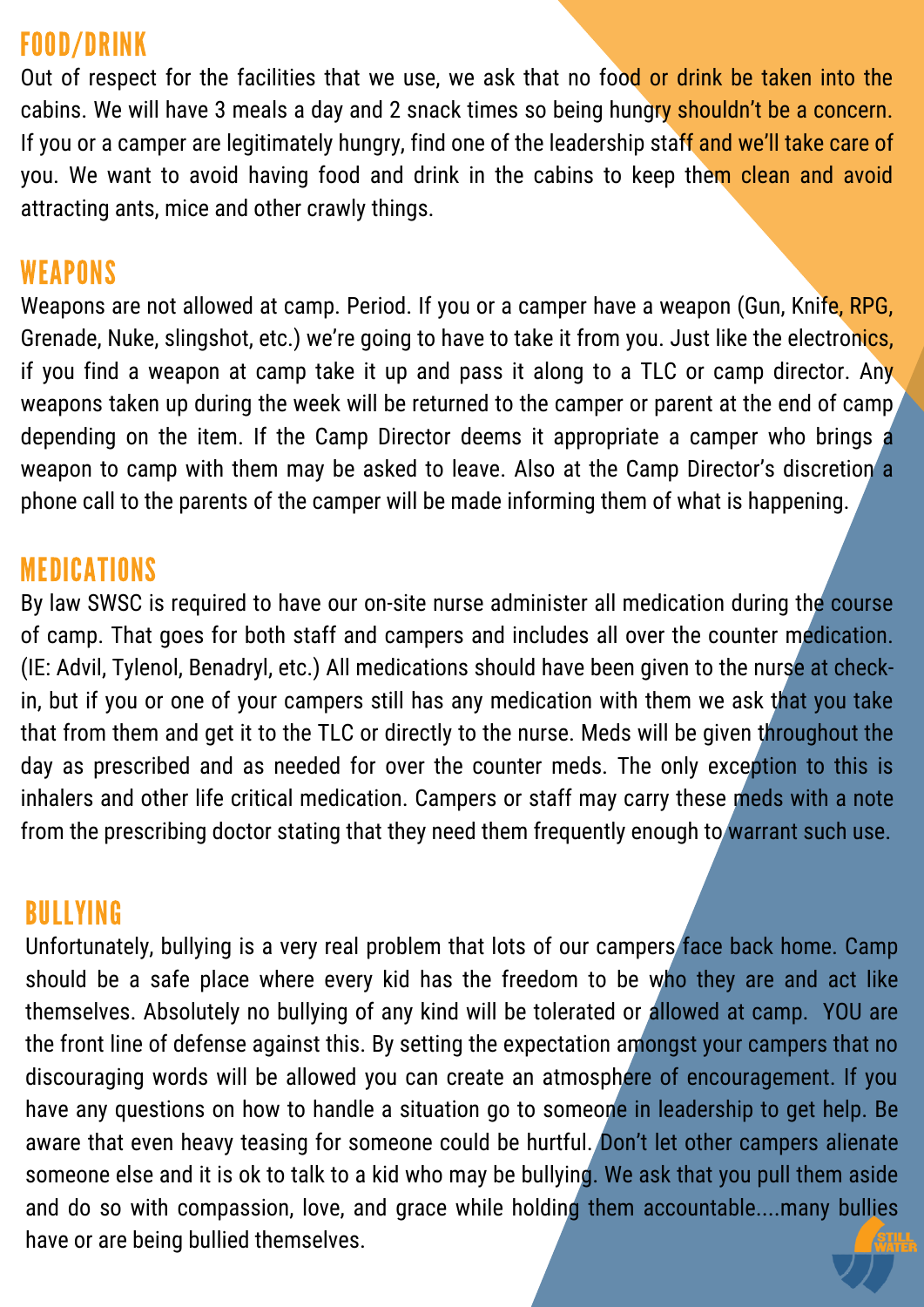## DATING/RELATIONSHIPS WITH OPPOSITE GENDER

During camp, staffers are expected to conduct themselves in an appropriate manner that does not interfere with their role at camp. During times between camps it is imperative that staff choose to respect their environment and avoid putting others around them in an uncomfortable situation. Staffers of the opposite gender should never be alone with each other in a cabin or off away from others. An inability to refrain from inappropriate behavior or PDA deemed by the CD or DOC could cause someone to be asked to leave camp. Please understand that at the same time we think it is important for campers to see a healthy relationship that honors God and each other. Our purpose at camp as staff is to live the I am 3rd belief - God first, others second, self third which means putting on the fruits of the Spirit to treat others in a way that shines to Jesus.

#### WATERFRONT

Waterfront policies are to be followed explicitly. No swimming or other waterfront activities shall take place outside of predetermined and scheduled times. During all waterfront activities a certified waterfront director and lifeguards MUST be present and supervising activity at all times. During swim times, all campers and staff are required to wear appropriate lifejackets. Prior to entering the water, a supervisor, lifeguard, or counselor must approve the fit of campers' life jackets and the Waterfront Director must both explain the rules of the Waterfront and get a head-count of people entering the water. Before leaving, the Waterfront Director must get a final head count as swimmers exit the water.All persons wishing to use a canoe or kayak are required to wear a coast guard approved life jacket at all times regardless of age. All canoeing and kayaking will take place in the designated area outside of the roped off swimming area. In order for campers to canoe/kayak there must be at least 1 adult participating with them along with the permission of the Waterfront Director. At no time will anyone be allowed to utilize canoes or kayaks without a certified waterfront director and lifeguards present.

# EMERGENCY PROCEDURES

#### FLOOD

Severe weather can approach rapidly. We try hard to track storms and give as much advance warning as possible. If a flood were to occur, DO NOT attempt to cross the creek. Stay on whichever side of the creek you are on and make certain that your campers are accounted for. Stay with your campers and listen to the direction of the Camp Director and leadership staff.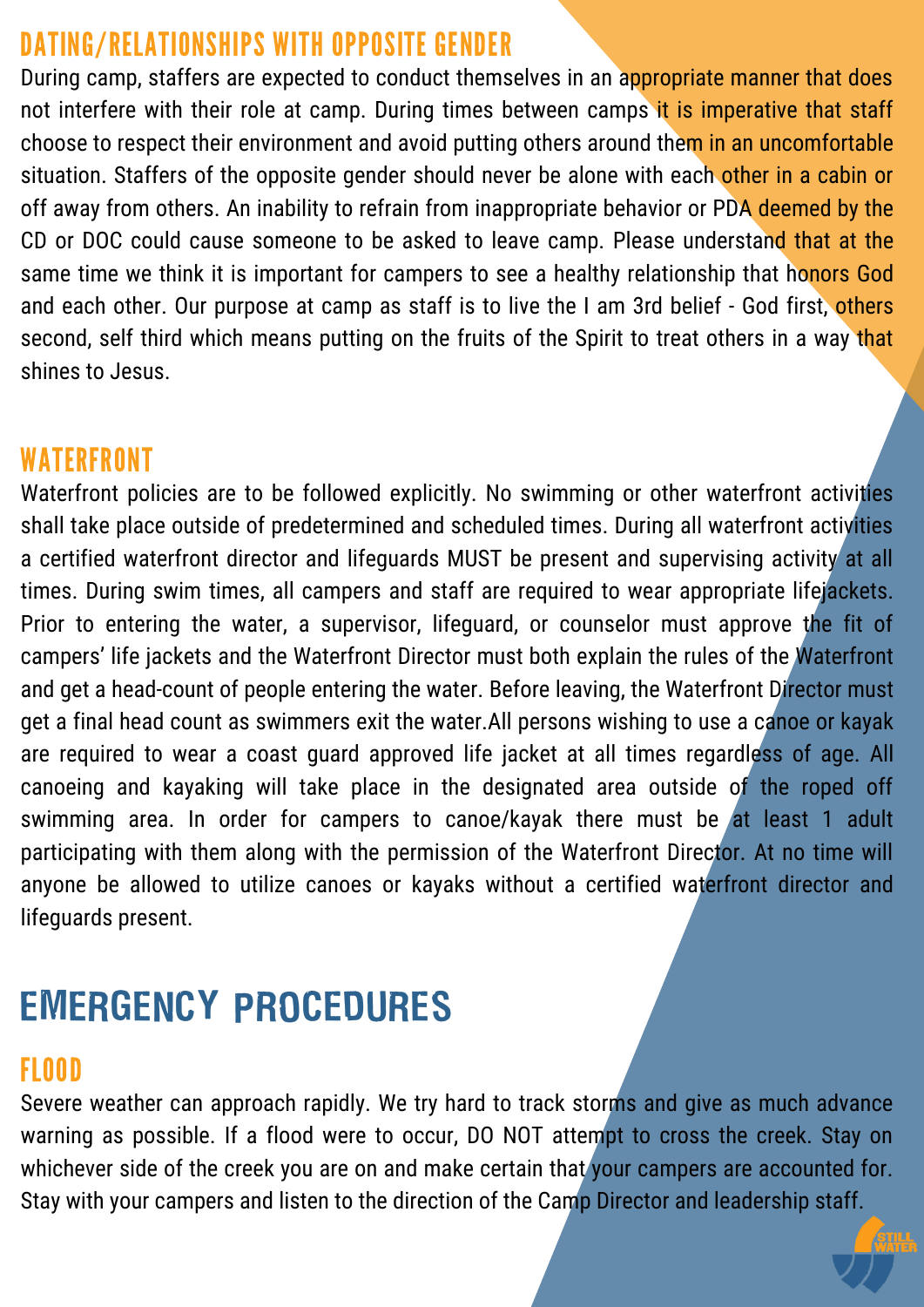## FIRE

Fire is without a doubt the most destructive hazard that we could face. Most fires can be prevented. In the event of a brush fire it is your responsibility to get your campers and yourself to safety. Brush fires are extremely dangerous and fast moving. Do not attempt to fight the fire without the Director of Camping or Camp Director's authority. After getting the campers to safety, notify one of the leadership staff as soon as possible. If you are having a campfire anywhere on the property please follow these rules:

- Fires are to be made only with permission from the Director of Camping or Camp Director.
- Build fires only in designated fire rings.
- Make sure the area has been cleared of grass and brush.
- You must have either a bucket of water or a fire extinguisher on hand.

- Make sure the fire is completely out before you leave it. This means dowsing the fire/coals/ashes with a large bucket of water and stirring the ashes until all fire is extinguished.

In the event of a structure fire – GET YOUR CAMPERS OUT IMMEDIATELY! Remain calm and do not freak out so you can have a clear head. Gather your kids together no less than 100ft. from the structure and do a headcount to make sure no one was left in the building. Do not attempt to re-enter the building to get personal belongings. Send one TL to notify the Director of Camping and Camp Director ASAP. Don't try to be a hero. Your responsibility is to the camper's safety.

#### LIGHTNING

If any lightning is spotted or any indication of a storm moving in that could produce lightning, please remove all campers from water or recreational fields under a safe covered area & await the instruction of your Camp Director.

## TORNADO

Still Water staff will monitor the news. In the event of threatening weather and/or flood conditions, administration will be responsible for the orderly evacuation of the dorms and insure that all campers are directed to the cafeteria building. The loud speaker will be used as a warning system.

# SNAKE BITE

If possible, take these steps while waiting for medical help:

- Remain calm and move beyond the snake's striking distance.
- Remove jewelry and tight clothing before you start to swell.
- Position yourself, if possible, so that the bite is at or below the level of your heart.
- Clean the wound, but don't flush it with water. Cover it with a clean, dry dressing.

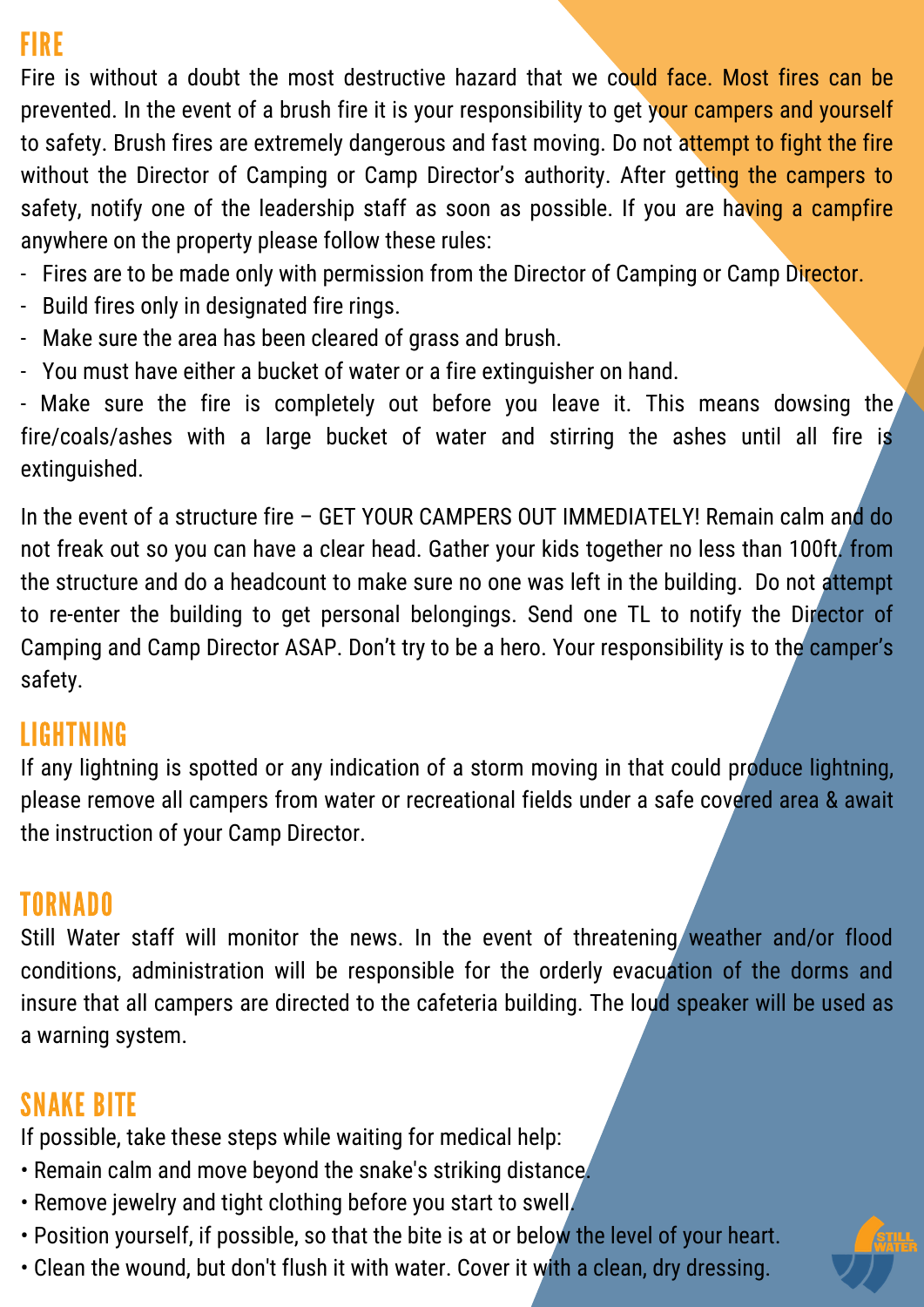Snake Bite Caution:

- Don't use a tourniquet or apply ice.
- Don't cut the wound or attempt to remove the venom.
- Don't drink caffeine or alcohol, which could speed your body's absorption of venom.

• Don't try to capture the snake. Try to remember its color and shape so that you can describe it, which will help in your treatment.

#### DROWNING

No camper or staff should be in the river, creek, lake or pool without a Still Water lifequard on duty. All swimming will take place at the designated waterfront area and be monitored by our lifeguards. Rescue attempts should not be made that endanger other lives. All swimming related accidents/incidents should be reported immediately to a lifeguard.

#### LOST CAMPER

As in all emergency situations it is important to stay calm if you lose one of your campers. In the event one of your campers disappears, follow these steps:

- Do a quick check of the obvious places. IE: cabin, lodge, dining room, basketball courts, etc. -

- Check with the other campers to see who might have seen him/her last.

- Notify one of the leadership staff immediately. Other factors may be involved. If the camper has been having any problems let the director know immediately. There is a difference between a camper who has become lost and one who has run away.

- Note the time of disappearance and try to get a description of what the camper was wearing. - Do not send other campers out looking for the lost one.

- Do not be embarrassed to report a lost camper. The majority of lost campers are ones that leave on purpose. It is a way for them to call for help. Let the Camp Director handle the situation.

#### CHILD ABUSE

If a staff member discovers evidence of child abuse or sexual molestation, it should be immediately reported to the Camp Director. Advice on procedures to follow can be obtained by calling the Texas abuse hotline. (1-800-252-5400). **We are obligated by law to report all incidents of Child Abuse.** Child abuse in any form will not be tolerated. This could include improper touching, abusive or suggestive language, or striking a child. Avoid compromising situations by abiding by the 3-Man Rule. Children can mistake well-meaning attention as sexual misconduct.

\*\*According to Texas State Law, Child Abuse or Sexual Abuse, real or alleged, must be reported to proper authorities for investigation.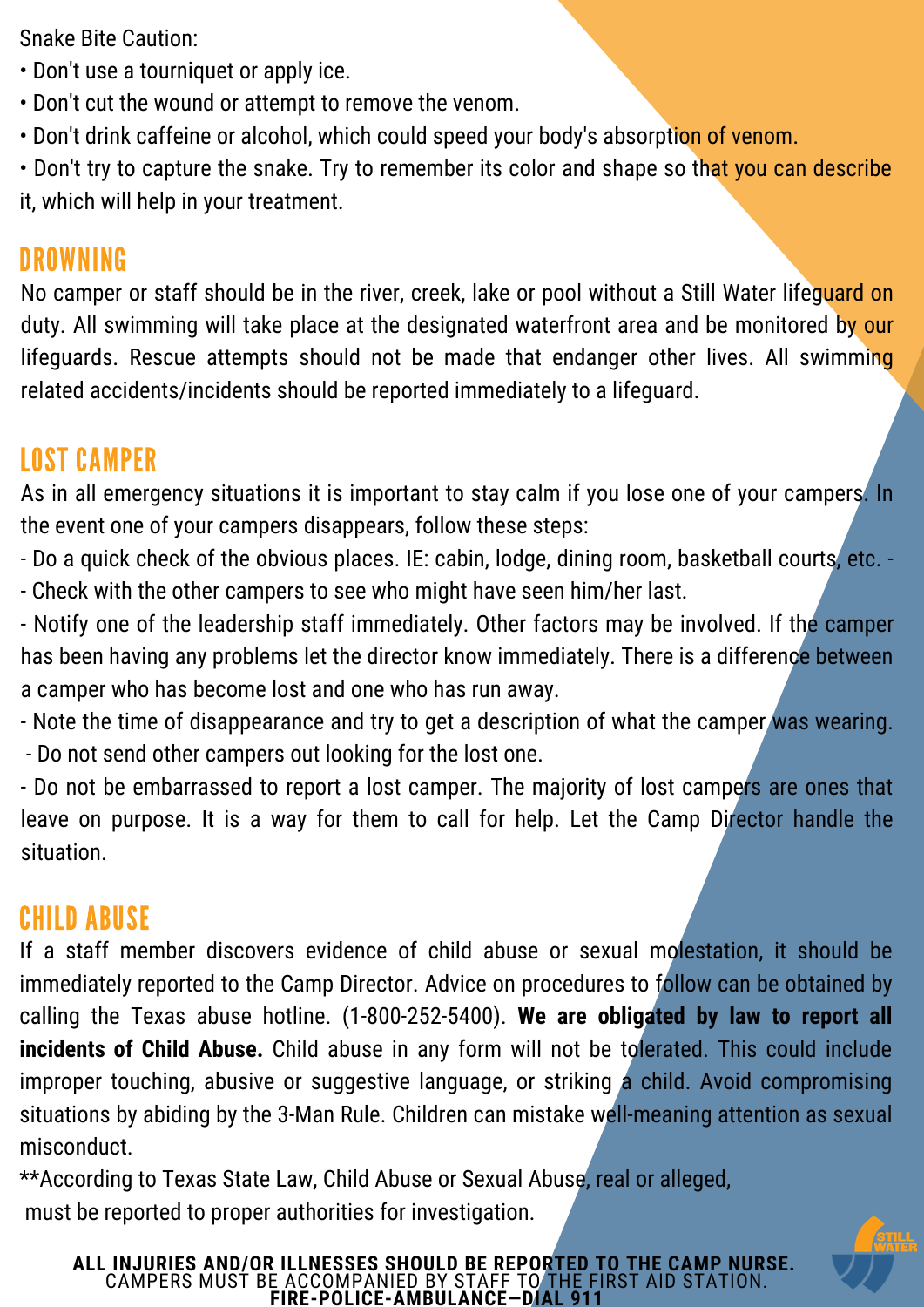# STAFF PROTOCOL & DISCIPLINE 2020

# EXPECTATIONS:

1. I will adhere to ALL policies and expectations as outlined in the Still Water Playbook.

- 2. I will not partake in actions that would cause someone to stumble in their faith walk.
- 3. I will treat everyone with respect using proper speech and actions.
- 4. I recognize that I am representing Still Water at camp and in between camps.

5. I agree to model an "I Am Third Attitude" (God, others, then self) and to embrace and uphold Still Water's Core Values and Staff Qualities as mentioned in the Still Water Staff Playbook.

6. If staffers are dating each other the relationship should not hinder the first responsibility at camp which is to bring glory to God and share the Gospel.

7. I will not be alone with any opposite gender at any time other than in a common area such as the Gym, the Dub, or the Great Room, etc…

8. I will not bring weapons into or around camp facilities.

- 9. I will not bring nor use drugs, tobacco, or alcohol on camp premises.
- 10. I will adhere to camp curfew.

If any of the above are not adhered to then the following protocol will take place:

A meeting between the staffer(s) and the Camp Director and any other needed leadership to discuss expectations and what will occur moving forward. Depending on the outcome of the meeting, the Camp Director will determine if the staffer will stay on campus, should be reassigned a new position or be asked to leave.

The Camp Director will document an incident report for Still Water to have on file.

\_\_\_\_\_\_\_\_\_\_\_\_\_\_\_\_\_\_\_\_\_\_\_\_\_\_\_\_\_\_\_\_\_\_\_\_\_\_ \_\_\_\_\_\_\_\_\_\_\_\_\_\_\_\_\_\_\_\_



Staffer Signature **Date**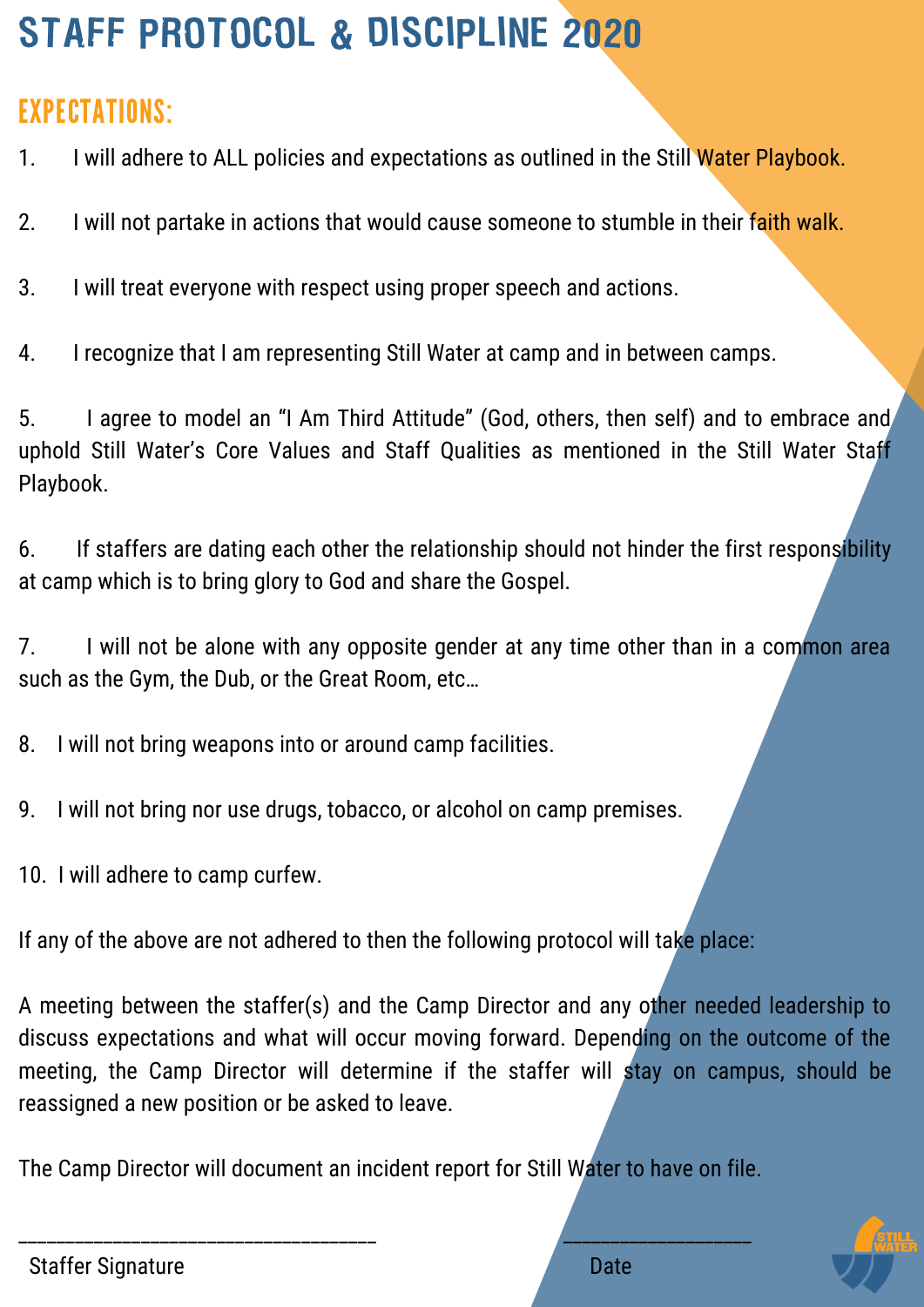# RELEASE OF LIABILITY

In exchange for Participant being allowed to participate in a camp operated by Still Water Christian Ministries and/or Still Water Camps (collectively "SW") use real property owned, maintained or controlled by SW, including property at or known as Knott Creek Falls located in Gillespie County, and any other property utilized, owned, maintained or controlled by SW for any camp or camp related functions, Participant, on behalf of himself/herself, and his/her heirs, successors, executors, personal representatives, does hereby assign, FOREVER RELEASE, DISCHARGE, HOLD HARMLESS AND AGREE TO INDEMNIFY SW and all of its owners, managers, affiliates, employees, contractors, officers, directors, shareholders, agents, representatives, successors, assigns and to the fullest extent permitted by law First Baptist Church of Boerne (including its officials, officers, employees, agents, contractors, and volunteers), and every property owner or operator with whom SW has contracted with or utilizes the property of, and all of such parties' owners, managers, affiliates, employees, contractors, officers, directors, shareholders, agents, representatives, successors, and assigns (collectively, the "Released Persons") from liability for all claims including (but not limited to) demands, causes of action, damages, injuries to either person (including any death therefrom), or property, lawsuits, liabilities, punitive or exemplary damages of any and every nature whatsoever, whether known or unknown, in contract, in tort, or in equity, including all losses and/or expenses, including without limitation, attorney's fees, court costs, and/or expert fees, arising in any manner, directly or indirectly, out of, or in connection with, or in the course of, arising out of or in any way related to or arising out of Participant's participating in camp, use of any real property, facilities or equipment, travel to and from camp or any off-site activities, and any statement about Participant's fitness, REGARDLESS OF THE CAUSE AND EVEN IN THE EVENT OF ANY CONCURRENT OR CONTRIBUTING FAULT OR NEGLIGENCE (WHETHER SOLE, JOINT OR CONCURRENT, ACTIVE OR PASSIVE), BY ANY RELEASED PERSONS AND/OR ANY OF THEIR RESPECTIVE PARTNERS, OWNERS, PRINCIPALS, OFFICERS, DIRECTORS, EMPLOYEES, VOLUNTEERS, AGENTS, REPRESENTATIVES, SUCCESSORS AND ASSIGNS. Participant agrees that (i) this Release is intended to be as broad and inclusive as permitted by the laws of the State of Texas, and that if any portion of this Release is held invalid, that balance shall, notwithstanding, continue in full legal force and effect, and (ii) this Release shall be binding on all of Participant's heirs, administrators, siblings, parents, quardians, grandparents, successors, and assigns. Participant is aware that Participant's use of any of SW property, facilities, equipment and attending camp, involves obvious and not-so obvious risks, dangers, and hazards that may result in injury, sickness or death to Participant or others and damage to property, and that such risks, dangers, and hazards cannot always be predicted or avoided. Risks, dangers, and hazards, include, but are not limited to: vehicles and other objects; equipment or equipment malfunction; transportation to and from camp or any property or activity;terrain; facilities; animals; poisonous plants; weather, including high winds, flash flooding, lightning, & heat;food poisoning;allergic reactions;exacerbation of unknown health issues water and water related activities; sports activities & injuries, both self-inflicted and from other participants, volunteers and staff; lack of hydration; insects; the transmission of contagions, including, but not limited to viruses such as the coronavirus; and negligent acts or omissions by SW, any other Released Person, Participant, or third party. Participant agrees that equipment or facilities may malfunction, even if properly maintained and that such malfunction may cause injury. Participant understands that even if precautions are taken, there is a risk of the transmission of a contagion. That camp, and camp related activities, involve close contact of other participants, volunteers and staff and transmission of communicable diseases can occur even if precautions are taken and even in situations when a person is not exhibiting symptoms.